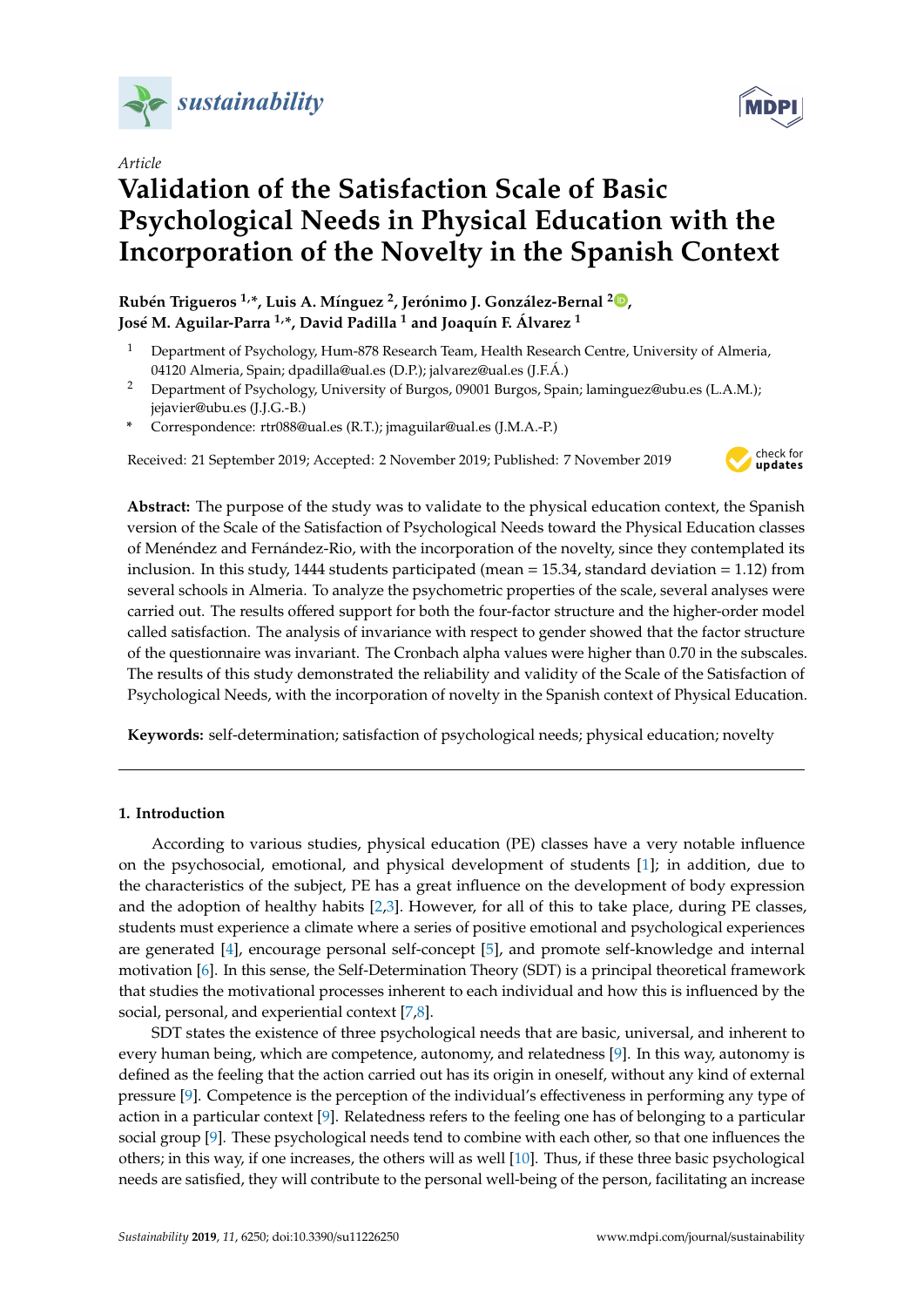in intrinsic motivation [\[8\]](#page-9-3). In this sense, these psychological needs function as mediators between socio-contextual factors and the internal motivation of the subjects [\[3](#page-8-2)[,11](#page-9-6)[,12\]](#page-9-7). The satisfaction of psychological needs has also been related to various emotional factors (e.g., amusement, anxiety, etc.), which have been related to internal motivation [\[13\]](#page-9-8). In addition, they have been positively related to self-perceptions regarding initiative and personal identity, which are related to internal motivation [\[14\]](#page-9-9).

Due to this relevant role of psychological needs in personal development and motivation, Vlachopoulos [\[15\]](#page-9-10) developed the Basic Psychological Needs in Exercise Scale (BPNES), to measure the three psychological needs in the context of physical exercise, showing adequate reliability and validity. This scale was validated to the Spanish context by Sánchez and Núñez [\[16\]](#page-9-11), who translated this scale into Spanish. To validate it, they used a sample of 233 subjects, with an average age of 28.7 years, reflecting Cronbach alpha values above 0.70 for each of the factors and good fit indices for the model. Subsequently, this validated questionnaire, adapted to the context of physical exercise, was adapted to the context of the PE by Moreno, González-Cutre, Chillón, and Parra [\[17\]](#page-9-12), for which they previously modified the heading to "In Physical Education..." to subsequently validate the questionnaire with a sample of 370 secondary students, reflecting appropriate adjustment indices and Cronbach alpha values above 0.70 for each of the factors.

Recently, González-Cutre et al. [\[10\]](#page-9-5) proposed the incorporation of a fourth psychological need, "novelty". This factor is related to the need to experience something that was not previously experienced or that deviates from daily routine, being key to the development of internal motivation of people [\[18\]](#page-9-13). González-Cutre et al. [\[10\]](#page-9-5) decided to incorporate six items corresponding to this new factor, novelty, to the basic psychological-needs scale toward the PE classes of Moreno et al. [\[17\]](#page-9-12), forming a scale of 18 items. To validate this new scale, they used a sample of 1035 secondary students, with an average age of 16.20, obtaining the new scale-acceptable adjustment indices and Cronbach alpha values above 0.70 for each of the four factors that make it up.

Although the basic psychological-needs scale of Moreno et al. [\[17\]](#page-9-12), and, later, that of González-Cutre et al. [\[10\]](#page-9-5), show acceptable adjustment indices and have been used in numerous successful studies in the field of PE classes [\[19–](#page-9-14)[21\]](#page-9-15), these continue to use the BPNES designed for the context of physical exercise. However, the context of the PE classes shows a different functioning than that which can be observed or felt when practicing PE [\[22\]](#page-9-16). In addition, the fact that the exercise types that the students perform are chosen by the teacher during PE classes cannot be ignored [\[23\]](#page-9-17).

Thus, Vlachopoulos et al. [\[23\]](#page-9-17) decided to modify the original BPNES scale of Vlachopoulos [\[17\]](#page-9-12) to create a new scale, the Basic Psychological Needs in Physical Education (BPN-PE) Scale, since, as Vlachopoulos et al. [\[23\]](#page-9-17) point out, studies starting from concrete contexts must use specific scales; the lack of specific instrumentation to measure the degree to which the three basic psychological needs are satisfied in PE prevents the systematic evaluation of the motivational and behavioral processes of students in that specific context. To validate and adapt the BPN-PE, they conducted a study with three different groups of students where they showed that the scale had an internal consistency greater than 0.70 for a structure of three factors (competence, relationship with others, and autonomy). This scale has recently been adapted and validated to the Spanish context of PE by Menéndez and Fernández-Río [\[22\]](#page-9-16), for which 624 secondary school students with an average age of 14.6 years took part in the study. The scale showed acceptable adjustment indices and internal consistency values greater than 0.70 for the three-factor structure (competition, relationship with others, and autonomy). However, both the scale of Vlachopoulos et al. [\[23\]](#page-9-17) and the Menéndez and Fernández-Río scale [\[22\]](#page-9-16) did not consider the incorporation of novelty as the fourth factor of basic psychological needs.

Therefore, the purpose of this study was to validate and adapt the Basic Psychological Needs Scale to Menéndez and Fernández-Río [\[22\]](#page-9-16) PE classes, incorporating the items corresponding to novelty developed by González-Cutre et al. [\[10\]](#page-9-5). To this end, it is expected that the CFA (confirmatory factorial analysis) of the proposed instrument, Scale of Satisfaction of Psychological Needs in Physical Education (SPN-PE), will offer appropriate adjustment indices both for the four-factor correlated model (i.e., satisfaction of the needs of autonomy, competence, novelty, and relatedness) and for the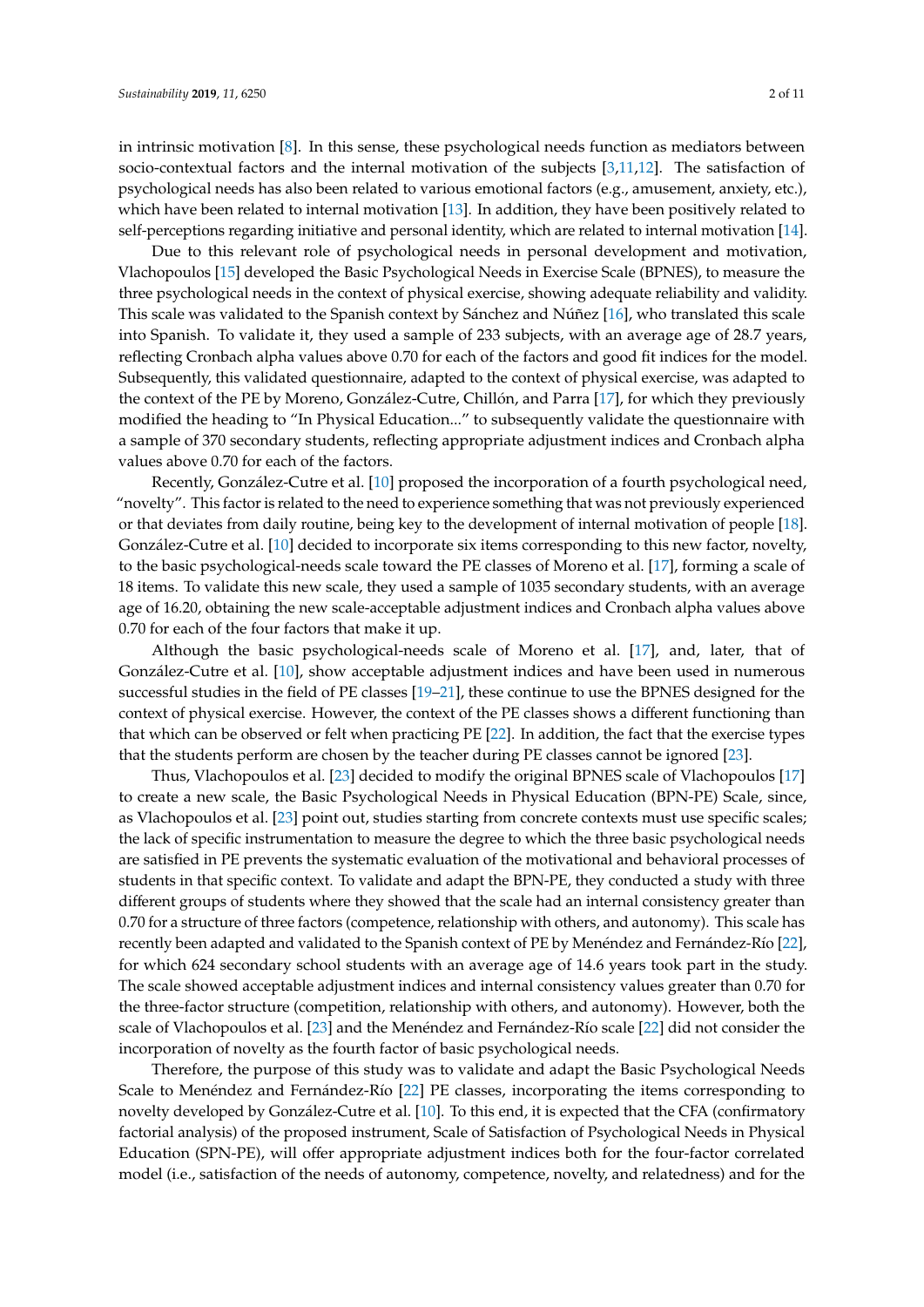higher-order model, and that both models will be invariant with respect to gender. In addition, it is expected that the internal consistency and temporal stability of the factors will be adequate. Finally, a linear regression analysis will be performed to show evidence of criterion validity for the SPN-PE Scale by analyzing differences in subscale scores, with respect to the level of intrinsic motivation experienced during classes.

# **2. Method**

#### *2.1. Participants*

This study involved 728 males and 716 females from various educational institutions in the province of Almeria, for a total of 1444 adolescents. The mean age of the participants was 15.34 y (SD = 1.12 y), between age 13 and 19. With the purpose of analyze the temporal stability of the scale (SPN-EF), a second independent sample of 568 secondary school students was used. The mean age of the participants was  $16.11$  y (SD = 0.89 y), between age 13 and 18 years. This group completed the scale twice, with a time interval of two weeks between the first and second data collection.

Based on those schools and students to which access was obtained, the sampling used was incidental non-probabilistic. Parents or legal guardians had to provide informed advice in order for their children to be able to participate in the study, this being an inclusion criterion. Finally, to encourage participation in the study, the teacher rewarded the student body with 0.20 points in the final grade of the subject.

#### *2.2. Instruments*

Satisfaction of Basic Psychological Needs: We used the validated and adapted version of the Basic Psychological Needs Scale in Physical Education (BPN-PE; [\[23\]](#page-9-17)) to the Spanish context of PE by Menéndez and Fernández-Río [\[22\]](#page-9-16), whose factors are autonomy, competence, and relatedness. The items corresponding to the novelty dimension developed by González-Cutre, et al. [\[10\]](#page-9-5) were added to this scale. The final scale comprises a total of 18 items distributed among the four factors that make up the scale: four items correspond to autonomy, four correspond to competence, four correspond to relatedness, and six correspond to novelty. It uses a Likert scale, from totally disagree (1) to totally agree (7).

Intrinsic Motivation: We selected a factor with the same name from the Perceived Causality Locus Revised Scale (PLOC-R) by Vlachopoulos et al. [\[24\]](#page-9-18), which was adapted and validated by Trigueros et al. [\[25\]](#page-10-0) in the PE context of Spain. The scale was headed by the heading, "During Physical Education (PE) classes...", and the intrinsic motivation factor consists of 4 items. It uses a Likert scale, from strongly disagree (1) to strongly agree (7).

## *2.3. Procedure*

Once in possession of the final scale (SPN-PE; Appendix [A\)](#page-7-0), a member of the research group contacted school principals who wanted to participate in the study. Later, the principals of the participating schools contacted their physical education teachers, who were informed about the objectives of this research and asked for their full cooperation. The parents or legal guardians of the underage students were contacted to sign an authorization document before applying the scales.

A surveyor from the research group was present when the students completed the questionnaire, explaining how they should complete it (i.e., the questionnaires are individual, cannot be copied from peers, and must respond to items in order) and answering any questions that arose during the process. The questionnaires were completed by the students at the beginning of the physical education classes, at different times, depending on their school hours. The questionnaires completed by the students were completely anonymous. The entire experiment was conducted in accordance with the Declaration of Helsinki. This study was approved by the Research Ethics Committee of the University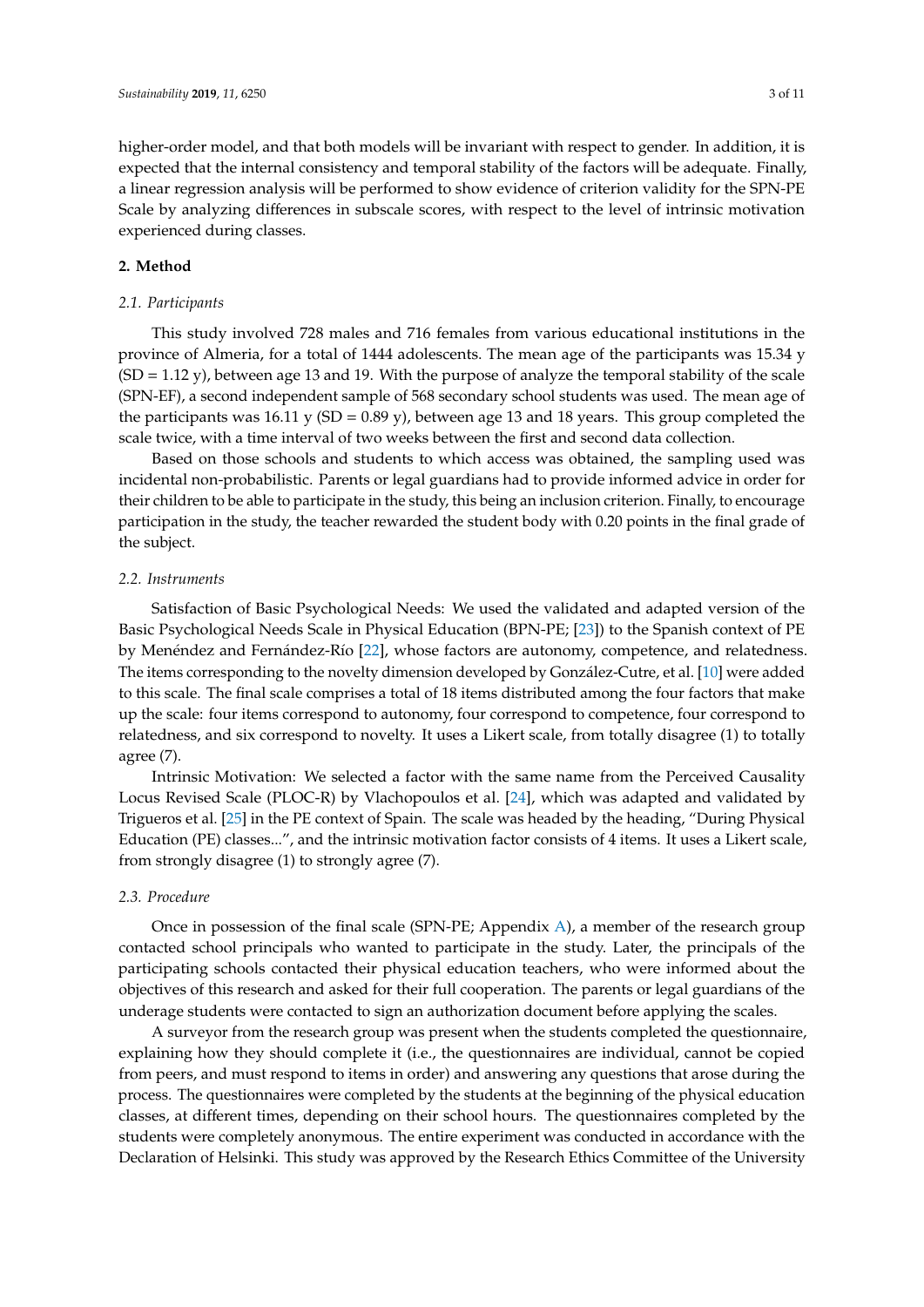of Almeria, Spain (Reference UALBIO 2019/014). In addition, all the recommendations of the American Psychological Association were carried out.

The questionnaires were administered during the academic year 2018/2019. The estimated time to complete the questionnaires was around 10 min.

## *2.4. Data Analysis*

In order to be able to analyze the psychometric properties of the new SPN-PE Scale with the incorporation of the eight novelty items, a series of analysis was conducted in order to determine the reliability and validity of SPN-PE Scale. First, the structure of the model was tested by conducting a confirmatory factorial analysis (CFA). Second, the invariability of the questionnaire in relation to gender was evaluated through a multigroup analysis. This analysis was used in order to establish if the questionnaire is interpreted by male and female students in the same way. Then, all descriptive statistics and bivariate correlations were examined, and, through Cronbach's alpha statistic, the internal consistency of the subscale was analyzed. Intraclass correlations (ICC) were used to evaluate temporal stability. Finally, we developed a linear regression analysis of the four factors that compose the SPN-PE Scale, with respect to the intrinsic motivation toward the PE classes, in order to know the instrument predictability. In order to carry out these analyses, the statistical packages SPSS 25.0 and AMOS 20.0 were used.

The bootstrapping procedure was used in combination with the maximum likelihood estimation method in the CFA, given that the value of the Mardia coefficient (317.20). In this case, the estimators were considered robust despite the lack of normality [\[26\]](#page-10-1). The fit indexes followed to accept or reject the proposed models are as follows [\[27\]](#page-10-2): The ratio between the chi-square value and the degrees of freedom  $(\chi^2/df)$ , whose value must be less than 3; the comparative fit index and incremental fit index, whose value must be equal to or greater than 0.9; the standardized root mean square residual, whose value must be equal to or less than 0.06; finally, the root mean square error of approximation plus confidence interval (CI), whose value must be equal to or less than 0.06.

## **3. Results**

## *3.1. Confirmatory Factorial Analysis*

The model (Figure [1\)](#page-4-0) showed appropriate fit indexes:  $\chi^2$  (129. N = 1444) = 391.82,  $p < 0.001$ ;  $\chi^2/df = 3.04$ ; comparative fit index = 0.97; incremental fit index = 0.97; root mean square error of approximation =  $0.058$  (IC =  $0.052 - 0.065$ ); standardized root mean square residual = 0.037. Standardized factorial loading was statistically significant (*p* < 0.001) and ranged from 0.88 to 0.93. As for the correlations between the factors, it was 0.66 between competence and relatedness, 0.75 between competence and autonomy, 0.69 between relatedness and autonomy, 0.48 between relatedness and novelty, 0.62 between autonomy and novelty, and 0.65 between competence and novelty (*p* < 0.001).

The fit indices of the higher order model were similar to the previous model and were therefore acceptable:  $\chi^2$  (131. N = 1444) = 382.69,  $p < 0.001$ ;  $\chi^2/df = 2.92$ ; CFI = 0.97; IFI = 0.97; RMSEA = 0.061 (IC  $90\% = 0.056 - 0.067$ ); SRMR = 0.038. The standardized factorial loads were 0.83 for competition, 0.84 for autonomy, 0.75 for ratio and 0.71 for novelty, which were significant ( $p < 0.001$ ).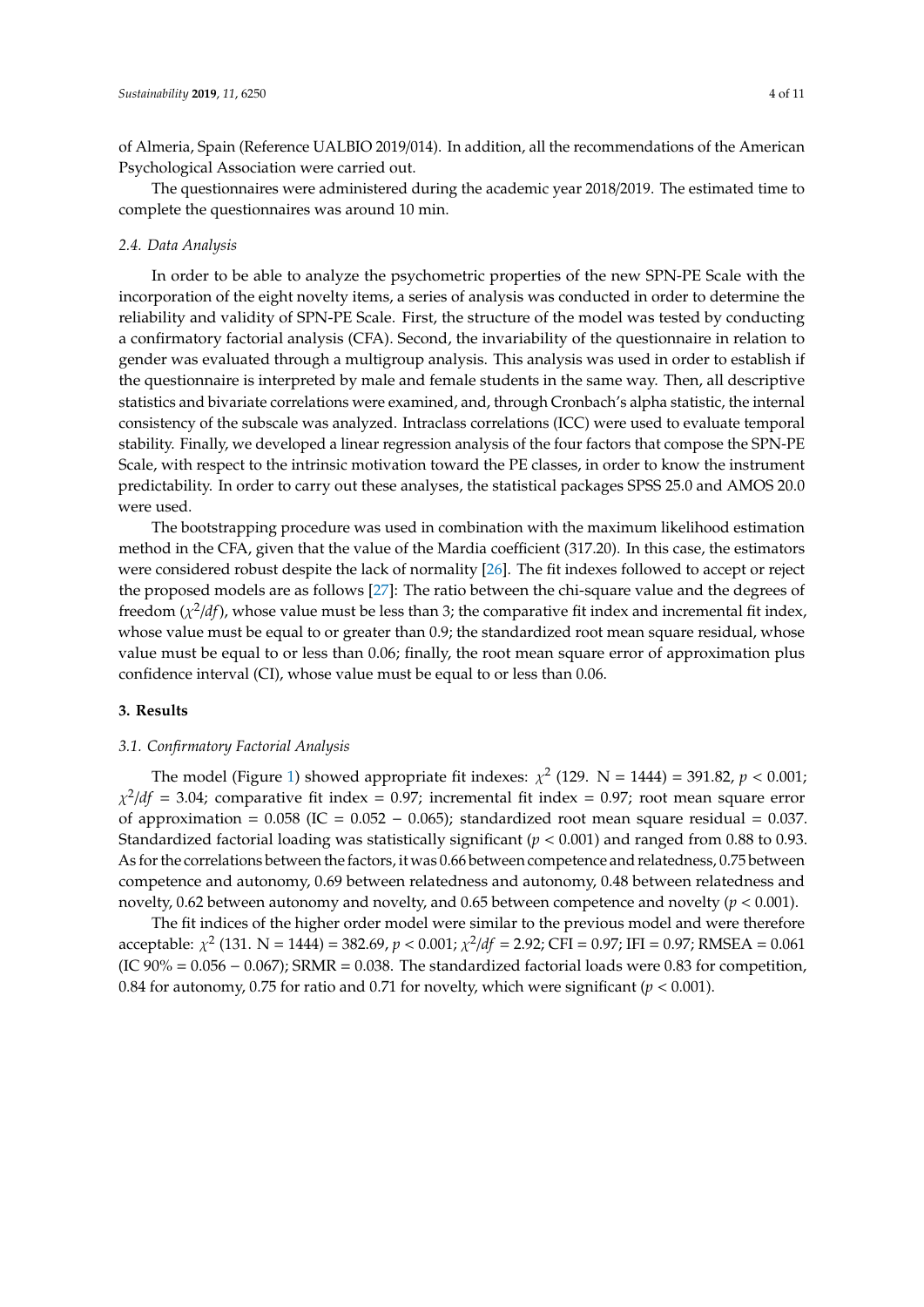<span id="page-4-0"></span>

**Figure 1.** CFA of the Satisfaction of Psychological Needs in Physical Education (SPN-PE) Scale. First arcticle are presented in the employ and the items in the rectangles, main, in the small circles the Residual variances are presented. Note:  $*** p < 0.001$ . Residual variances are presented. Note: \*\*\* *p <* 0.001. The factors are presented in the ellipses and the items in the rectangles, finally, in the small circles the

# *3.2. Analysis of Gender and Age Invariance*

Tables 1 and 2 show the different fit ind[ice](#page-5-0)s for each [of](#page-5-1) the models. The minimum criterion for acceptance of invariability in relation to gender is the absence of significant differences between model 1 and model 2 [\[28\]](#page-10-3). In this sense, in the four-factor model, differences were found between model 1 and model 3–4. For the higher-order model, differences were found between model 1 and model 5–6.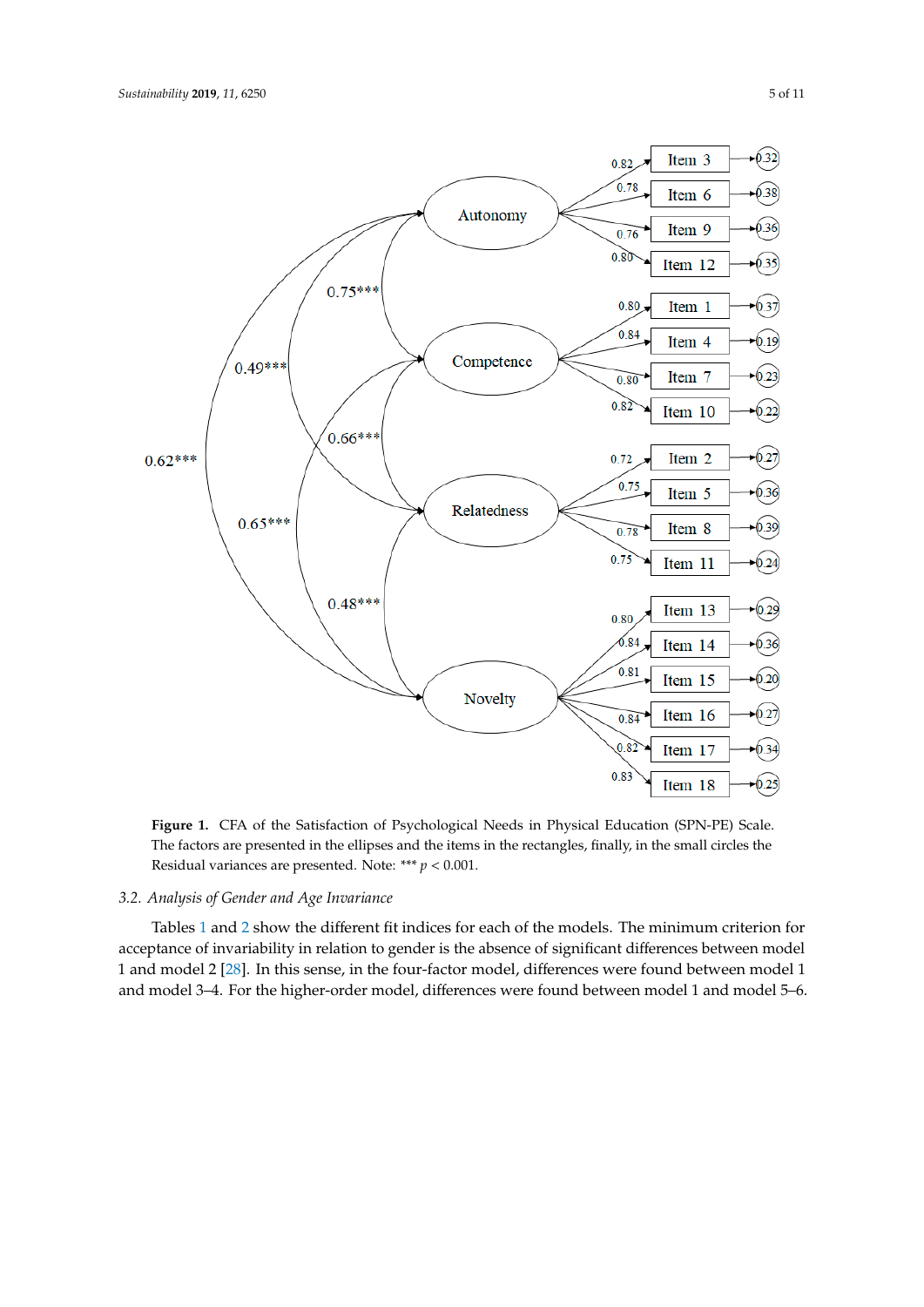<span id="page-5-0"></span>

| Four-factor first-order model |          |     |             |                              |                          |            |      |             |                        |
|-------------------------------|----------|-----|-------------|------------------------------|--------------------------|------------|------|-------------|------------------------|
| Models                        | $\chi^2$ | df  | $\chi^2/df$ | $\Delta \chi^2$              | $\Delta df$              | <b>CFI</b> | IFI  | <b>SRMR</b> | RMSEA (CI 90%)         |
| Model 1                       | 572.67   | 258 | 2.22        | $\qquad \qquad \blacksquare$ | $\overline{\phantom{0}}$ | 0.94       | 0.94 | 0.047       | $0.053(0.047-0.058)$   |
| Model 2                       | 581.30   | 272 | 2.14        | 8.62                         | 14                       | 0.94       | 0.94 | 0.049       | $0.051(0.045 - 0.056)$ |
| Model 3                       | 639.41   | 282 | 2.27        | $66.73***$                   | 24                       | 0.94       | 0.94 | 0.051       | $0.054(0.048 - 0.059)$ |
| Model 4                       | 665.48   | 300 | 2.22        | $92.80$ ***                  | 42                       | 0.93       | 0.93 | 0.052       | $0.052(0.048 - 0.058)$ |
| One-factor higher-order model |          |     |             |                              |                          |            |      |             |                        |
| Models                        | $\chi^2$ | df  | $\chi^2/df$ | $\Delta \chi^2$              | $\Delta df$              | <b>CFI</b> | IFI  | <b>SRMR</b> | RMSEA (CI 90%)         |
| Model 1                       | 582.21   | 262 | 2.22        |                              | -                        | 0.94       | 0.94 | 0.048       | $0.053(0.047-0.058)$   |
| Model 2                       | 590.62   | 276 | 2.14        | 8.41                         | 14                       | 0.94       | 0.94 | 0.049       | $0.051(0.045 - 0.056)$ |
| Model 3                       | 595.58   | 279 | 2.13        | 13.36                        | 17                       | 0.94       | 0.94 | 0.050       | $0.051(0.045 - 0.056)$ |
| Model 4                       | 597.27   | 280 | 2.13        | 15.05                        | 18                       | 0.94       | 0.94 | 0.052       | $0.051(0.045 - 0.056)$ |
| Model 5                       | 645.02   | 284 | 2.27        | $62.80***$                   | 22                       | 0.94       | 0.94 | 0.053       | $0.051(0.048 - 0.059)$ |
| Model 6                       | 671.09   | 302 | 2.22        | 88.88 ***                    | 40                       | 0.94       | 0.94 | 0.058       | $0.051(0.047-0.058)$   |

**Table 1.** Multigroup invariance model across gender.

\*\*\*  $p < 0.001$  Note: Model 1 = unrestricted model; Model 2 = the weighted mean invariance model; Model 3 = the invariant structural covariance model; Model 4 = mean residual invariant model; Model 5 = invariant structural residual model; Model 6 = invariant residual measures model.

<span id="page-5-1"></span>

|                               |          |     |             | Four-factor first-order model |                          |            |            |             |                        |
|-------------------------------|----------|-----|-------------|-------------------------------|--------------------------|------------|------------|-------------|------------------------|
| Models                        | $\chi^2$ | df  | $\chi^2/df$ | $\Delta \chi^2$               | $\Delta df$              | <b>CFI</b> | IFI        | <b>SRMR</b> | RMSEA (CI 90%)         |
| Model 1                       | 562.03   | 258 | 2.28        | $\qquad \qquad \blacksquare$  | $\overline{\phantom{a}}$ | 0.94       | 0.94       | 0.050       | $0.060(0.053 - 0.067)$ |
| Model 2                       | 577.99   | 272 | 2.13        | 15.97                         | 14                       | 0.94       | 0.94       | 0.051       | $0.058(0.052 - 0.065)$ |
| Model 3                       | 583.77   | 282 | 2.07        | $21.75*$                      | 24                       | 0.94       | 0.94       | 0.051       | $0.057(0.050 - 0.064)$ |
| Model 4                       | 649.05   | 300 | 2.16        | $87.03$ ***                   | 42                       | 0.93       | 0.93       | 0.053       | $0.059(0.053 - 0.066)$ |
| One factor higher order model |          |     |             |                               |                          |            |            |             |                        |
| Models                        | $\chi^2$ | df  | $\chi^2/df$ | $\Delta \chi^2$               | $\Delta df$              | <b>CFI</b> | <b>IFI</b> | <b>SRMR</b> | RMSEA (CI 90%)         |
| Model 1                       | 581.89   | 262 | 2.22        |                               | $\overline{\phantom{0}}$ | 0.94       | 0.94       | 0.046       | $0.061(0.054 - 0.068)$ |
| Model 2                       | 598.18   | 276 | 2.17        | 16.28                         | 14                       | 0.94       | 0.94       | 0.048       | $0.060(0.053 - 0.066)$ |
| Model 3                       | 600.28   | 279 | 2.15        | 18.38                         | 17                       | 0.94       | 0.94       | 0.051       | $0.059(0.053 - 0.066)$ |
| Model 4                       | 600.30   | 280 | 2.14        | 18.41                         | 18                       | 0.94       | 0.94       | 0.054       | $0.059(0.052 - 0.065)$ |
| Model 5                       | 601.79   | 284 | 2.12        | $34.90**$                     | 22                       | 0.94       | 0.94       | 0.057       | $0.058(0.052 - 0.065)$ |
| Model 6                       | 668.15   | 302 | 2.21        | $86.26$ ***                   | 40                       | 0.93       | 0.93       | 0.055       | $0.061(0.055 - 0.067)$ |

**Table 2.** Multigroup invariance model across age.

 $* p < 0.05$ ;  $** p < 0.01$ ;  $*** p < 0.001$  Note: Model 1 = unrestricted model; Model 2 = the weighted mean invariance model; Model 3 = the invariant structural covariance model; Model 4 = mean residual invariant model; Model 5 = invariant structural residual model; Model 6 = invariant residual measures model.

# *3.3. Descriptive Statistics and Reliability Analysis*

Table [3](#page-6-0) shows the descriptive statistics, reliability analysis (Cronbach's alpha), and bivariate correlations. Cronbach's alpha values were 0.85 for relatedness, 0.81 for novelty, 0.91 for competence, 0.87 for autonomy, and 0.82 for intrinsic motivation. For the global factor called satisfaction, Cronbach's alpha was 0.93.

Intraclass correlation coefficients (ICCs) and confidence intervals (CIs) were used to conduct the temporal stability analysis. These analyses were performed with an independent sample that completed the questionnaire on two separate occasions. Temporal stability was supported for each of the SPN-PE Scale factors, including competence = ICC of  $0.93$  (CI =  $0.90 - 0.89$ ); autonomy = ICC of 0.92 (CI = 0.91 – 0.93); relatedness = ICC of 0.91 (CI = 0.90 – 0.92); and novelty = ICC of 0.85  $(CI = 0.82 - 0.87)$ .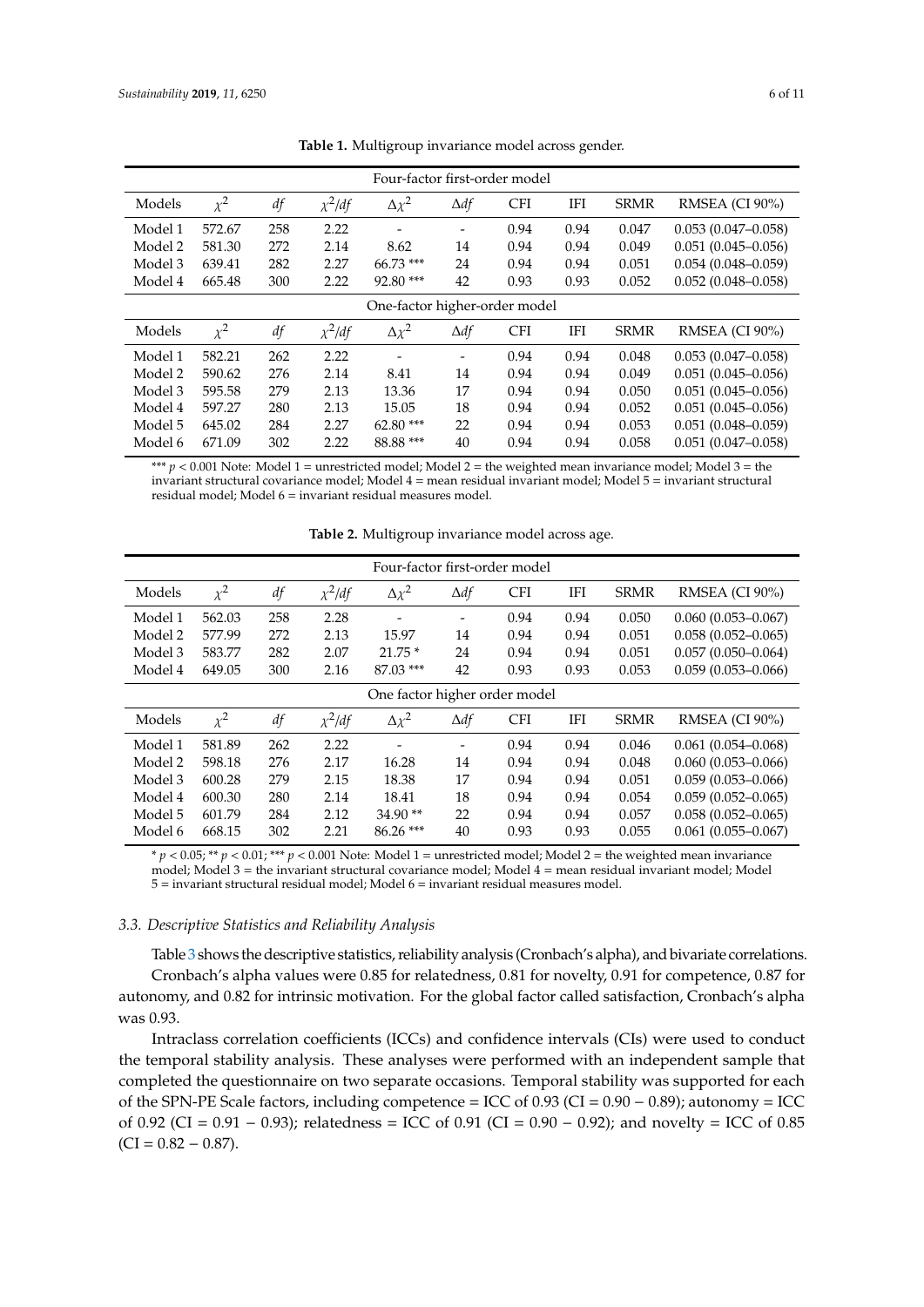<span id="page-6-0"></span>

| <b>Factors</b>          | M    | SD   | Range   | - 1 | 2        |          | 4        | 5.       | 6        |
|-------------------------|------|------|---------|-----|----------|----------|----------|----------|----------|
| 1. Autonomy             | 5.34 | 1.19 | $1 - 7$ |     | $0.60**$ | $0.61**$ | $0.41**$ | $0.45**$ | $0.62**$ |
| 2. Competence           | 4.61 | 1.45 | $1 - 7$ |     |          | $0.68**$ | $0.52**$ | $0.58**$ | $0.50**$ |
| 3. Relatedness          | 4.60 | 1.26 | $1 - 7$ |     |          |          | $0.48**$ | $0.54**$ | $0.54**$ |
| 4. Novelty              | 4.74 | 0.95 | $1 - 7$ |     |          |          |          | $0.70**$ | $0.39**$ |
| 5. Satisfaction         | 4.84 | 1.55 | $1 - 7$ |     |          |          |          |          | $0.70**$ |
| 6. Intrinsic Motivation | 4.88 | 1.76 | $1 - 7$ |     |          |          |          |          |          |

**Table 3.** Descriptive statistics and correlations.

Note: \*\* *p* < 0.01.

#### *3.4. Criteria Validity Analysis*

<span id="page-6-1"></span>A linear regression analysis was performed in order to assess the criteria validity of the SPN-PE Scale in PE classes (see Table [4\)](#page-6-1). In this way, the dependent variable was the intrinsic motivation, and autonomy, competence, relatedness, novelty, and global factor (satisfaction) as an independent variable. The results showed that factors significantly predicted intrinsic motivation with a positive regression weight and provided an explained variance of 51%.

**Table 4.** Linear regression analysis.

| Variables       |        | $R^2$     |      |             |
|-----------------|--------|-----------|------|-------------|
|                 | 123.73 | $0.51***$ |      |             |
| 1. Autonomy     |        |           | 0.77 | $1.21*$     |
| 2. Competence   |        |           | 0.90 | $2.63**$    |
| 3. Relatedness  |        |           | 0.68 | 1.72        |
| 4. Novelty      |        |           | 0.30 | $1.34**$    |
| 5. Satisfaction |        |           | 1.61 | $4.201$ *** |

Note: \*\*\* *p* < 0.001; \*\* *p* < 0.01; \* *p* < 0.05.

# **4. Discussion**

The objective of the present study was to examine the psychometric properties of SPN-PE Scale. Based on the established cut-off points [\[27\]](#page-10-2), the results suggested that SPN-PE Scale has an appropriate factorial structure. Furthermore, Cronbach's alpha analysis revealed that all factors are reliable, given that his score was above 0.70, this being the lowest criterion [\[29\]](#page-10-4). Thus, there is an effective tool to help researchers understand and analyze the predictive effects of psychological needs on the positive and negative consequences for the overall development of adolescents at the physical, psychological, and emotional level [\[23\]](#page-9-17).

The CFA revealed that the factor structure of the SPN-PE Scale had adequate adjustment indices, both for the four-factor model and for the higher-order model. These results are in concordance with the postulates of SDT, since the sub-theory of basic psychological needs defends the existence of a group of psychological needs that are interrelated with each other, which also has the incorporation of novelty as a psychological need, continuing the line of previous studies (e.g., [\[10,](#page-9-5)[23,](#page-9-17)[30,](#page-10-5)[31\]](#page-10-6)). As for the reliability analyses and temporal stability analysis, they revealed acceptable adjustment indices for the four subscales (i.e., autonomy, competition, relationship with others, and novelty). In addition, the present study revealed a high correlation between the factors that make up the scale, but without achieving overlap between the factors.

In relation to the higher-order model, satisfaction, the factorial structure was supported through a CFA. This model is interesting because it suggests the use of a global value composed by the mean of the four factors, which allows researchers to use it in order to simplify models where several constructs are present. Furthermore, its use is justified since the study conducted by Gagné, Ryan and Bargmann [\[32\]](#page-10-7) suggested that needs tend to function as a single "factor" in different situations. Multigroup analyses showed that the structure of the four-factor and higher-order model of the SPN-PE Scale was invariant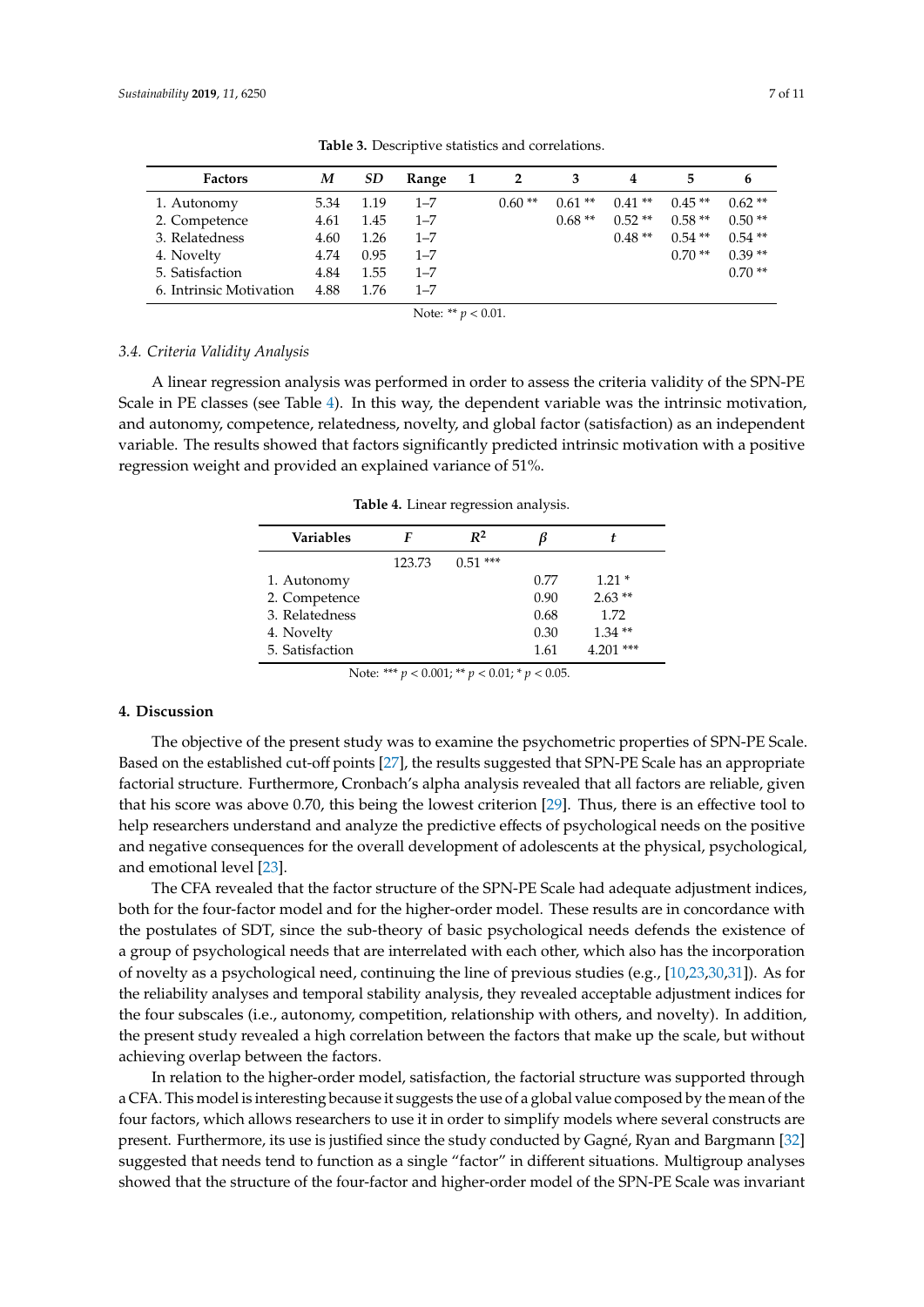with respect to gender and age. These results support the use of the questionnaire in future research where it is intended to compare the means between boys and girls by understanding both groups in a similar way to the axioms of the questionnaire.

For linear regression analysis, evidence of predictive validity of SPN-PE Scale was found. The analysis suggested that PE students with high levels of intrinsic motivation rated higher in the overall value of satisfaction, as well as in the factors linked to competence, autonomy, and relatedness, with no predictive evidence with the relatedness. These results are shown in line with several previous studies in which intrinsic motivation was positively predicted by the satisfaction of psychological needs [\[33](#page-10-8)[,34\]](#page-10-9). In addition, these results support the postulates of SDT proposed by Deci and Ryan [\[35\]](#page-10-10), where the satisfaction of psychological needs can result in the development of positive adaptive behaviors that result in the promotion of personal well-being.

Finally, the results obtained in the present study, through the various analyses carried out, have shown that the SPN-PE Scale is in line with the original scale of Menéndez and Fernández-Río [\[22\]](#page-9-16), incorporating into the scale a fourth psychological need called novelty. Therefore, the present scale procures conceptual validity (see, Menéndez and Fernández-Río [\[22\]](#page-9-16); Vlachopoulos, Katartzi, and Kontou [\[23\]](#page-9-17)) to the detriment of the scale traditionally used in the Spanish context (see, Moreno, González-Cutre, Chillón, and Parra [\[17\]](#page-9-12); Vlachopoulos and Michailidou [\[36\]](#page-10-11)). Furthermore, the present scale gives theMenéndez and Fernández-Río scale as an instrument of greater applicability, to investigate the three psychological needs, together with the fourth psychological need (novelty), so that these results comply with a greater adaptability and reproduction to other educational and sociodemographic environments worldwide.

# **5. Conclusions**

The SPN Scale toward the context of PE in Spain has shown evidence of reliability and validity. In this way, education professionals have an effective instrument to measure the satisfaction of students' psychological needs during PE classes.

However, future researchers should analyze the factor structure of the questionnaire with different student populations, with the aim of improving the tool available and analyzing with the psychological processes present toward PE, using greater criteria. In addition, future studies should analyze the structure of invariance with respect to other variables, academic level, or type of center (e.g., private, concerted, or public). Finally, the predictability of the scale should be explored with respect to other variables, for example, body mass index and self-esteem.

**Author Contributions:** Conceptualization, D.P., R.T.; Data curation, L.A.M., D.P.; Formal analysis, R.T.; Funding acquisition, J.F.Á. and J.J.G.-B.; Investigation, J.J.G.-B., R.T.; Methodology, D.P., R.T.; Project administration, J.F.Á.; Resources, J.M.A.-P., J.F.Á. and D.P.; Software, R.T.; Writing—original draft, R.T. L.A.M.; Writing—review & editing, J.M.A.-P. and J.F.Á.

**Funding:** This research received no external funding.

**Conflicts of Interest:** The authors declare no conflict of interest.

#### <span id="page-7-0"></span>**Appendix A**

Satisfaction of Psychological Needs Scale in physical education (scale was validated in Spanish)

*La escala está precedida por el siguiente epígrafe: "En mis clases de EF..."*

- 1. Siento que mejoro incluso en las tareas consideradas difíciles por la mayoría de mis compañeros.
- 2. Las relaciones con mis compañeros de clase son buenas.
- 3. Hacemos cosas que son de mí interés.
- 4. Siento que realizo bien incluso las tareas consideradas difíciles por la mayoría mis compañeros.
- 5. Siento que tengo una estrecha relación con mis compañeros de clase.
- 6. Siento que las clases son enseñadas en la forma en que me gustaría que fueran enseñadas.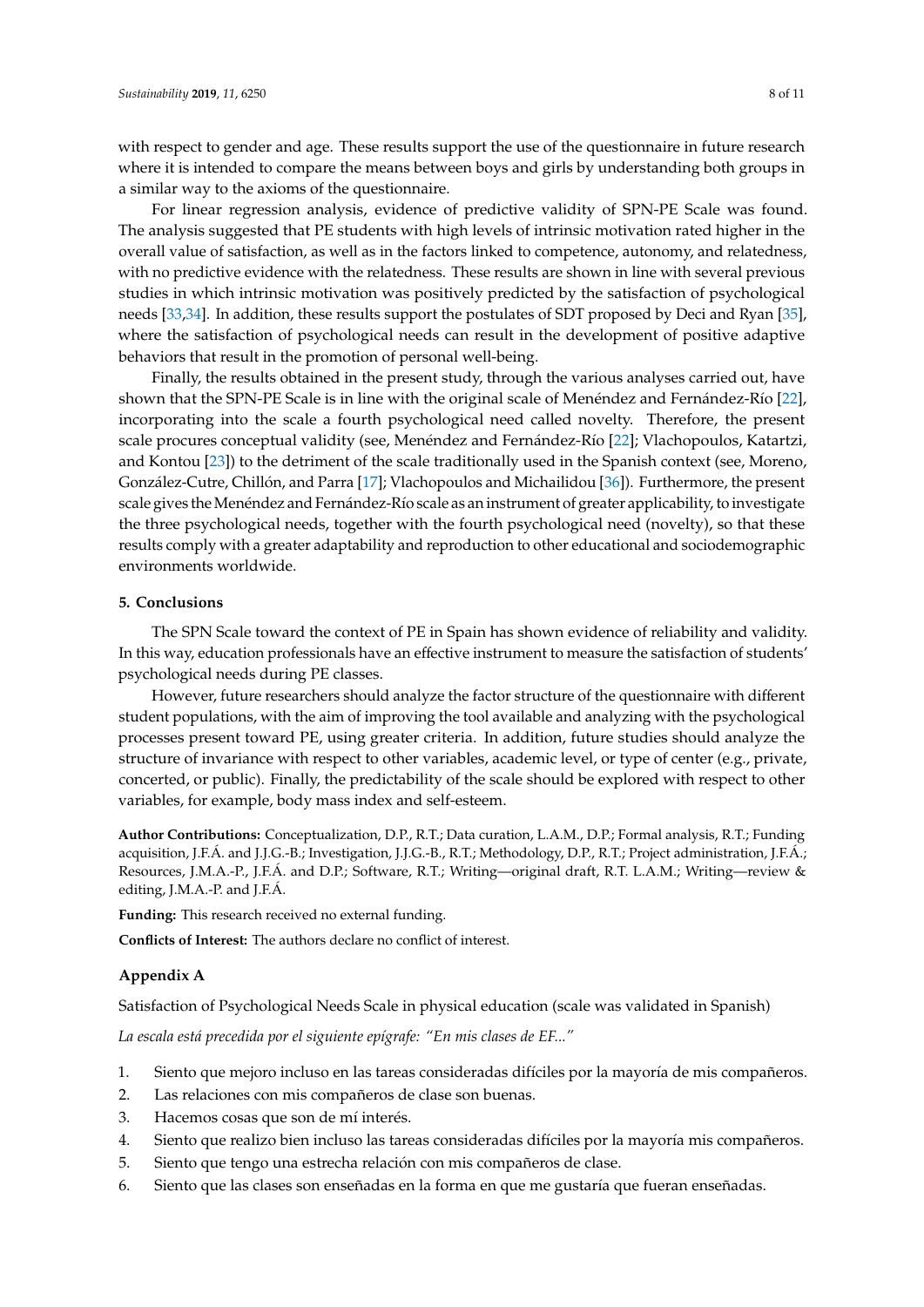- 7. Siento que hago muy bien incluso las tareas consideradas difíciles para la mayoría de mis compañeros.
- 8. Me siento una persona apreciada/valorada dentro del grupo de mis amigos.
- 9. Estoy totalmente de acuerdo con la forma en que las clases son enseñadas.
- 10. Soy capaz de hacer eficazmente incluso las tareas consideradas difíciles por la mayoría de mis compañeros.
- 11. Me siento integrado en el grupo de los compañeros de clase.
- 12. Siento que las actividades que estamos haciendo han sido elegidas por mí.
- 13. Siento que hago cosas nuevas.
- 14. Con frecuencia siento que hay novedades para mí.
- 15. Siento nuevas sensaciones.
- 16. Creo que vienen nuevas situaciones para mí.
- 17. Tengo la oportunidad de innovar.
- 18. Creo que descubro cosas nuevas con frecuencia.

*The scale is preceded by the following heading: "In my PE classes..."*

- 1. I feel that I improve even on tasks considered difficult by most of my peers.
- 2. Relationships with my classmates are good.
- 3. We do things that are of interest to me.
- 4. I feel that I do well even on the tasks considered difficult by most of my peers.
- 5. I feel like I have a close relationship with my classmates.
- 6. I feel that classes are taught the way I would like them to be taught.
- 7. I feel that I do very well even on the tasks considered difficult for most of my classmates.
- 8. I feel like a valued/appreciated person in my friends' group.
- 9. I totally agree with the way the classes are taught.
- 10. I am able to do effectively even the tasks considered difficult by most of my peers.
- 11. I feel integrated into the group of my classmates.
- 12. I feel that the activities we are doing have been chosen by me.
- 13. I feel like I'm doing new things.
- 14. I often feel that there is something new for me.
- 15. I feel new sensations.
- 16. I think new situations are coming for me.
- 17. I have the opportunity to innovate.
- 18. I think I often discover new things.

# **References**

- <span id="page-8-0"></span>1. Ulstad, S.O.; Halvari, H.; Sørebø, Ø.; Deci, E.L. Motivation, learning strategies, and performance in physical education at secondary school. *Adv. Phys. Educ.* **2016**, *1*, 27–41. [\[CrossRef\]](http://dx.doi.org/10.4236/ape.2016.61004)
- <span id="page-8-1"></span>2. Trigueros, R.; Maldonado, J.J.; Vicente, F.; González-Bernal, J.J.; Ortiz, L.; González-Santos, J. Adaptación y Validación al contexto de la Educación Física de la Escala de la Frustración de las Necesidades Psicológicas en el ejercicio físico, con la inclusión de la novedad como necesidad psicológica. *Rev. Psicol. Deporte* **2019**, in press.
- <span id="page-8-2"></span>3. Williams, G.C.; Niemiec, C.P.; Patrick, H.; Ryan, R.M.; Deci, E.L. Outcomes of the Smoker's Health Project: A pragmatic comparative effectiveness trial of tobacco-dependence interventions based on self-determination theory. *Health Educ. Res.* **2016**, *6*, 749–759.
- <span id="page-8-3"></span>4. Castonguay, A.L.; Pila, E.; Wrosch, C.; Sabiston, C.M. Body-related self-conscious emotions relate to physical activity motivation and behavior in men. *Am. J. Men's Health* **2015**, *3*, 209–221. [\[CrossRef\]](http://dx.doi.org/10.1177/1557988314537517) [\[PubMed\]](http://www.ncbi.nlm.nih.gov/pubmed/24899517)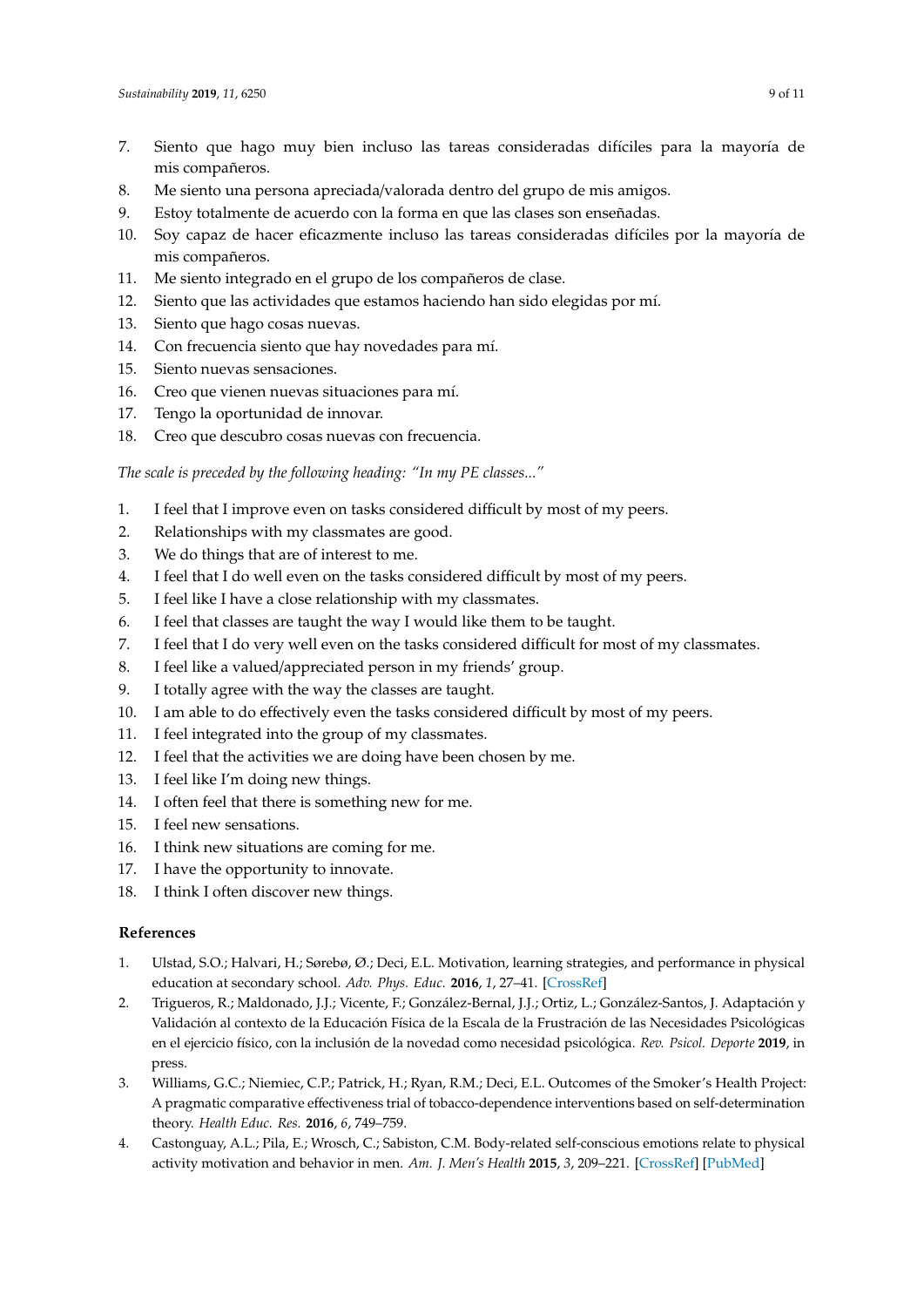- <span id="page-9-0"></span>5. Babic, M.J.; Morgan, P.J.; Plotnikoff, R.C.; Lonsdale, C.; White, R.L.; Lubans, D.R. Physical activity and physical self-concept in youth: Systematic review and meta-analysis. *Sports Med.* **2014**, *11*, 1589–1601. [\[CrossRef\]](http://dx.doi.org/10.1007/s40279-014-0229-z) [\[PubMed\]](http://www.ncbi.nlm.nih.gov/pubmed/25053012)
- <span id="page-9-1"></span>6. Haerens, L.; Aelterman, N.; Vansteenkiste, M.; Soenens, B.; Van Petegem, S. Do perceived autonomy-supportive and controlling teaching relate to physical education students' motivational experiences through unique pathways? Distinguishing between the bright and dark side of motivation. *Psychol. Sport Exerc.* **2015**, *16*, 26–36. [\[CrossRef\]](http://dx.doi.org/10.1016/j.psychsport.2014.08.013)
- <span id="page-9-2"></span>7. Deci, E.L.; Ryan, R.M. The importance of autonomy for development and well-being. In *Self-Regulation and Autonomy: Social and Developmental Dimensions of Human Conduct*; Sokol, B.W., Grouzet, F.M.E., Muller, U., Eds.; Cambridge University Press: New York, NY, USA, 2013; pp. 19–46. [\[CrossRef\]](http://dx.doi.org/10.1017/CBO9781139152198.005)
- <span id="page-9-3"></span>8. Wang, J.C.; Morin, A.J.; Ryan, R.M.; Liu, W.C. Students' motivational profiles in the physical education context. *J. Sport Exerc. Psychol.* **2016**, *6*, 612–630. [\[CrossRef\]](http://dx.doi.org/10.1123/jsep.2016-0153)
- <span id="page-9-4"></span>9. Deci, E.L.; Ryan, R.M. Autonomy and need satisfaction in close relationships: Relationships motivation theory. In *Human Motivation and Interpersonal Relationships*; Weinstein, N., Ed.; Springer Science-Business Media: Claremont, CA, USA, 2014; pp. 53–73.
- <span id="page-9-5"></span>10. González-Cutre, D.; Sicilia, Á.; Sierra, A.C.; Ferriz, R.; Hagger, M.S. Understanding the need for novelty from the perspective of self-determination theory. *Personal. Individ. Di*ff*er.* **2016**, *102*, 159–169. [\[CrossRef\]](http://dx.doi.org/10.1016/j.paid.2016.06.036)
- <span id="page-9-6"></span>11. Ryan, R.M.; Deci, E.L. *Self-Determination Theory: Basic Psychological Needs in Motivation, Development, and Wellness*; Guilford Publications: New York, NY, USA, 2017.
- <span id="page-9-7"></span>12. Ryan, R.M.; Deci, E.L. Self-determination theory and the role of basic psychological needs in personality and the organization of behavior. *Handb. Personal. Theory Res.* **2008**, *3*, 654–678.
- <span id="page-9-8"></span>13. Martela, F.; Ryan, R.M. The benefits of benevolence: Basic psychological needs, beneficence, and the enhancement of well-being. *J. Personal.* **2016**, *6*, 750–764. [\[CrossRef\]](http://dx.doi.org/10.1111/jopy.12215)
- <span id="page-9-9"></span>14. Coatsworth, J.D.; Conroy, D.E. The effects of autonomy-supportive coaching, need satisfaction, and self-perceptions on initiative and identity in youth swimmers. *Dev. Psychol.* **2009**, *2*, 320–332. [\[CrossRef\]](http://dx.doi.org/10.1037/a0014027)
- <span id="page-9-10"></span>15. Vlachopoulos, S.P. Psychometric evaluation of the Basic Psychological Needs in Exercise Scale in community exercise programs: A cross-validation approach. *Hell. J. Psychol.* **2007**, *4*, 52–74.
- <span id="page-9-11"></span>16. Sánchez, J.M.; Núñez, J.L. Análisis preliminar de las propiedades psicométricas de la versión española de la Escala de Necesidades Psicológicas Básicas en el Ejercicio Físico. *Rev. Iberoam. Psicol. Ejerc. Y Deporte* **2007**, *2*, 85–92.
- <span id="page-9-12"></span>17. Moreno, J.A.; González-Cutre, D.; Chillón, M.; Parra, N. Adaptación a la educación física de la escala de las necesidades psicológicas básicas en el ejercicio. *Rev. Mex. Psicol.* **2008**, *2*, 295–303.
- <span id="page-9-13"></span>18. Ryan, R.M.; Deci, E.L.; Vansteenkiste, M. Autonomy and autonomy disturbance in self-development and psychopathology: Research on motivation, attachment, and clinical process. In *Developmental Psychopathology*, 3rd ed.; Cicchetti, D., Ed.; Cambridge University: Cambridge, UK, 2016; pp. 385–438.
- <span id="page-9-14"></span>19. Almagro, B.J.; Sáenz-López, P.; González-Cutre, D.; Moreno-Murcia, J.A. Clima motivacional percibido, necesidades psicológicas y motivación intrínseca como predictores del compromiso deportivo en adolescentes. *Int. J. Sport Sci.* **2011**, *7*, 250–265.
- 20. Moreno, J.A.; Gimeno, E.C.; Carretero, C.M.; Lacárcel, J.A.V.; Calvo, T.G. Metas sociales, necesidades psicológicas básicas y motivación intrínseca como predictores de la percepción del esfuerzo en las clases de educación física. *Rev. Psicol. Deporte* **2012**, *2*, 215–221.
- <span id="page-9-15"></span>21. Rijo, A.G.; Moreno, J.H.; Herráez, I.M.; Medina, S.G. Necesidades psicológicas básicas en Educación Física según el género y el curos del estudiante. *Rev. Investig. Educ.* **2014**, *1*, 159–167.
- <span id="page-9-16"></span>22. Menéndez, J.I.; Fernández-Río, J. Versión española de la escala de necesidades psicológicas básicas en educación física. *Rev. Int. Med. Y Cienc. Act. Física Y Deporte* **2018**, *69*, 119–133.
- <span id="page-9-17"></span>23. Vlachopoulos, S.P.; Katartzi, E.S.; Kontou, M.G. The basic psychological needs in physical education scale. *J. Teach. Phys. Educ.* **2011**, *30*, 263–280. [\[CrossRef\]](http://dx.doi.org/10.1123/jtpe.30.3.263)
- <span id="page-9-18"></span>24. Vlachopoulos, S.P.; Katartzi, E.S.; Kontou, M.G.; Moustaka, F.C.; Goudas, M. The revised perceived locus of causality in physical education scale: Psychometric evaluation among youth. *Psychol. Sport Exerc.* **2011**, *12*, 583–592. [\[CrossRef\]](http://dx.doi.org/10.1016/j.psychsport.2011.07.003)